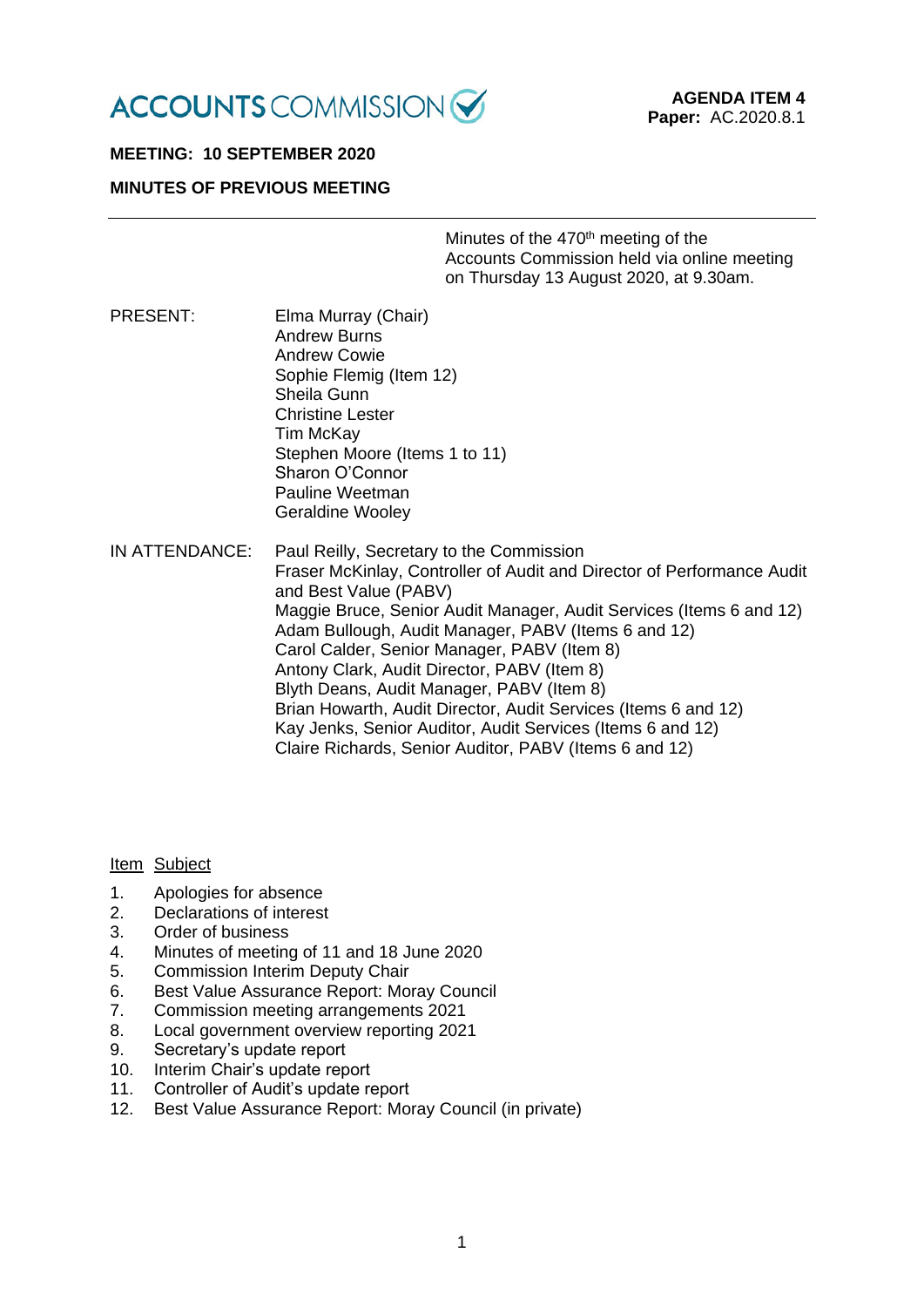### 1. Apologies for absence

It was noted that apologies had been received from Sophie Flemig for joining the meeting late (i.e. she was present for item 12 only) and from Stephen Moore for leaving the meeting early (i.e. he left after item 11).

### 2. Declarations of interest

The following declarations of interest were made:

- Andy Cowie, in items 6 and 12, as a former Her Majesty's Assistant Inspector of Constabulary and former Chief Officer of Police Scotland. Mr Cowie did not take part in consideration of these items.
- Christine Lester, in items 6 and 12, as a council tax payer in the Moray Council area, former Vice-Chair of NHS Grampian Board, and Chair of Moray Integration Joint Board. Ms Lester did not take part in consideration of these items.

### 3. Order of business

It was agreed that item 12 be considered in private because it requires the Commission to consider actions in relation to a report by the Controller of Audit. The Commission is then obliged by statute to inform the appropriate council of its decisions, which the Commission does before making the decision public.

### 4. Minutes of meeting of 11 and 18 June 2020

The minutes of the meeting of 11 and 18 June 2020 were approved as a correct record.

Arising therefrom, the Commission:

- In relation to item 5 (third bullet point), noted advice from the Chair that the former Chair had written to the Chair of Audit Scotland Board on the matter, who advised her that he would reply to her in due course.
- In relation to item 10 (second bullet point) and following a query from Geraldine Wooley, noted advice from the Secretary that it would consider, as part of its Commission Insight programme, the accessibility of its reporting. (The Commission Insight Programme is reported in the Secretary report at item 9.)
- In relation to item 12, noted advice from the Interim Chair that the next meeting of the New Audit Appointments Steering Group was late September 2020.

## 5. Commission Interim Deputy Chair

The Commission considered a report by the Secretary proposing that Tim McKay be nominated for appointment an Interim Deputy Chair of the Commission.

Having noted that members had met and agreed their desire to have such a post, and having heard from Tim McKay, the Commission agreed to formally nominate Tim McKay as Interim Deputy Chair for a period matching that of the Interim Chair, and to note the Minister's contentment with the proposed appointment which would have immediate effect.

*Action: Secretary*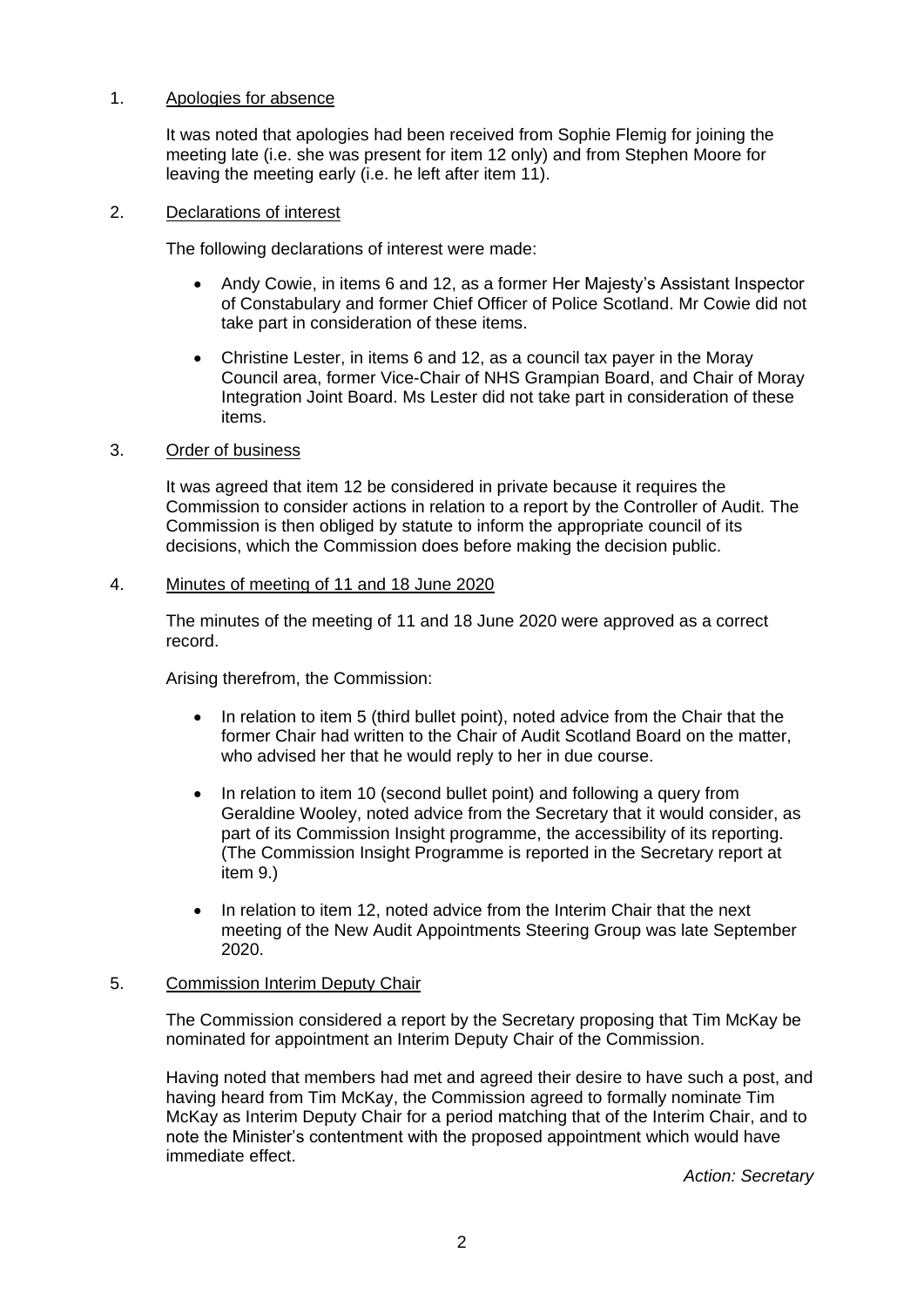# 6. Best Value Assurance Report: Moray Council – Controller of Audit report

The Commission considered a report by the Secretary presenting the Controller of Audit's Best Value Assurance Report for Moray Council. The Commission raised a number of questions and points of clarification from the Controller of Audit on his report in the following areas:

- Officer leadership, management and staff capacity
- Scrutiny and performance management arrangements
- Education services and condition of the Education estate
- Children's services and associated scrutiny
- Approach to financial strategy and the role of the proper finance officer (as set out in legislation))
- Strategic approach to property assets
- Partnership working and community empowerment
- Political leadership and decision-making

The Commission agreed to consider in private how to proceed.

### 7. Commission meeting arrangements 2021

The Commission considered a report by the Secretary proposing meeting arrangements for 2021, taking into account the response to the Covid-19 emergency.

Following discussion, the Commission agreed:

- The proposed schedule and arrangements for meetings of the Commission and its committees in 2021.
- That the arrangements be kept under review as the response to Covid-19 develops.
- That the quality of virtual and online accessibility of members to Commission business be kept under review in conjunction with Audit Scotland.

## *Action: Secretary*

#### 8. Local government overview reporting 2021

The Commission considered a report by the Director of PABV proposing the scope for the Local government overview (LGO) and Local government financial overview (LGFO) 2021 and his proposals for reflecting Covid-19 in future local government overview reporting.

During discussion, the Commission:

• In response to a point by Geraldine Wooley, agreed that increased Commission reporting on the economy and economic development matters be considered further as part of the Commission Insight programme.

*Action: Secretary and Director of PABV*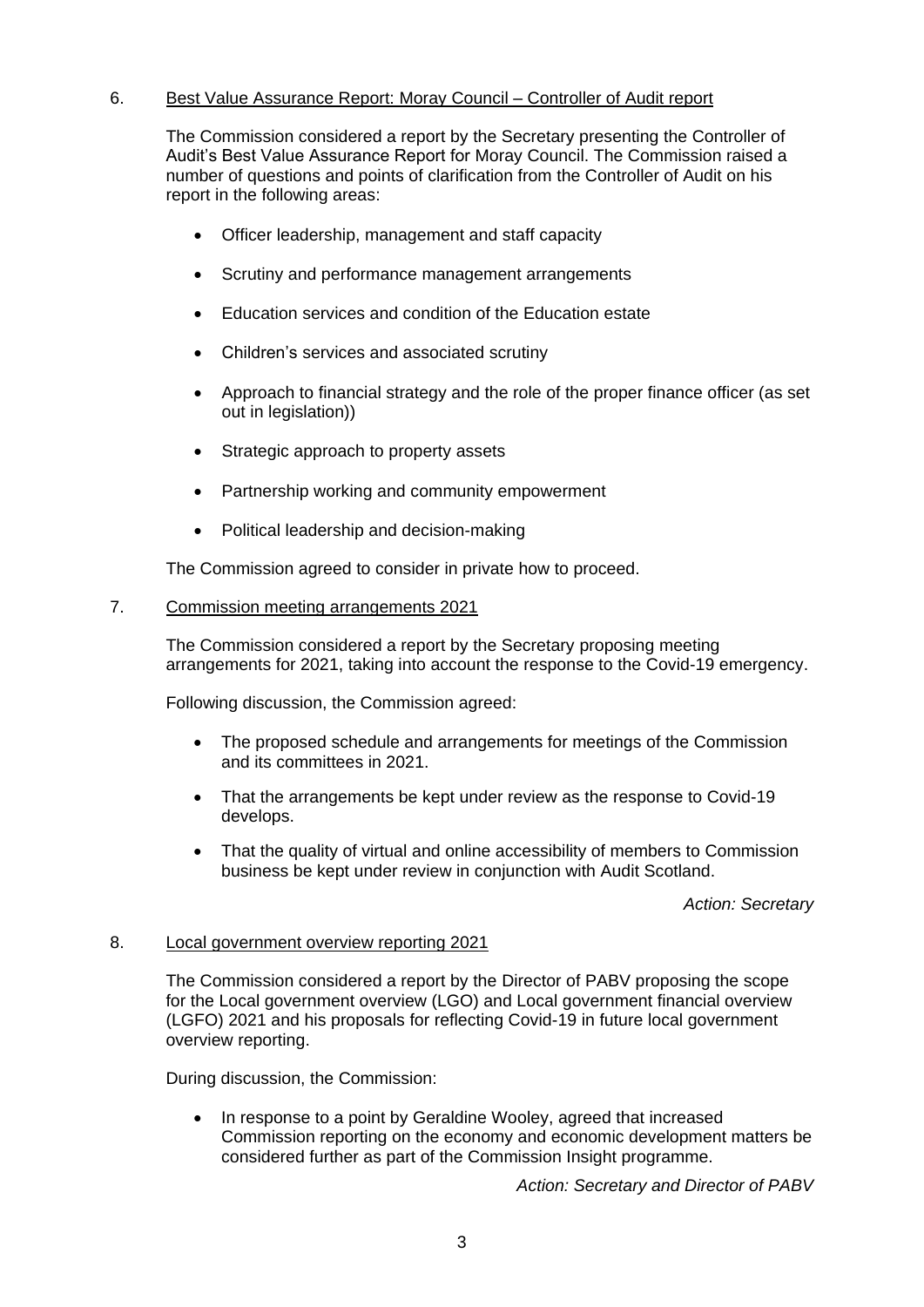• In response to a point by Stephen Moore, agreed that consistency and effectiveness of messaging with scrutiny partners be pursued through the Strategic Scrutiny Group.

*Action: Director of PABV* 

• In response to various points made by Sheila Gunn, Stephen Moore and Pauline Weetman, noted the importance of the Commission's overview work in reporting on accountability matters relating to funding allocations from government arising from the Covid-19 emergency.

*Action: Director of PABV* 

Following discussion, the Commission agreed:

- A medium-term approach to reflecting Covid-19 in future LGO reporting.
- The outline scope for the content of the LGO 2021 report.
- That more detailed consideration of the LGFO and LGO report structures and content is undertaken as the work progresses through discussion between the Director and the Chair and Deputy Chair as sponsors.
- Agreed to delegate authority to the Chair and Deputy Chair as sponsors to approve the audit flyer for the LGFO and LGO, and
- Agreed to take the emerging messages presentations and draft reports at future Accounts Commission meetings

*Action: Director of PABV* 

#### 9. Secretary's update report

The Commission considered a report by the Secretary providing an update on significant recent activity relating to local government and issues of relevance or interest across the wider public sector.

The Commission noted advice from the Secretary that, in line with the approach agreed with Commission members as part of new business arrangements in the light of the Covid-19 emergency, members comments on his report had been sought in advance of the meeting.

The Commission agreed:

- To note the report.
- In particular, note:
	- o The Commission's response to the Scottish Housing Regulator's consultation on the future regulatory approach in response to Covid-19 (paragraph 9).
	- o The Commission's response to the Scottish Government 's consultation on a proposed review scheme under Section 9 of the Islands (Scotland) Act 2018 (paragraph 10).
	- o That the Commission will respond to the Scottish Parliament's Local Government and Communities Committee's consultation on the impact of Covid-19 on the financial sustainability of local government in Scotland (paragraph 110).

*Action: Secretary*